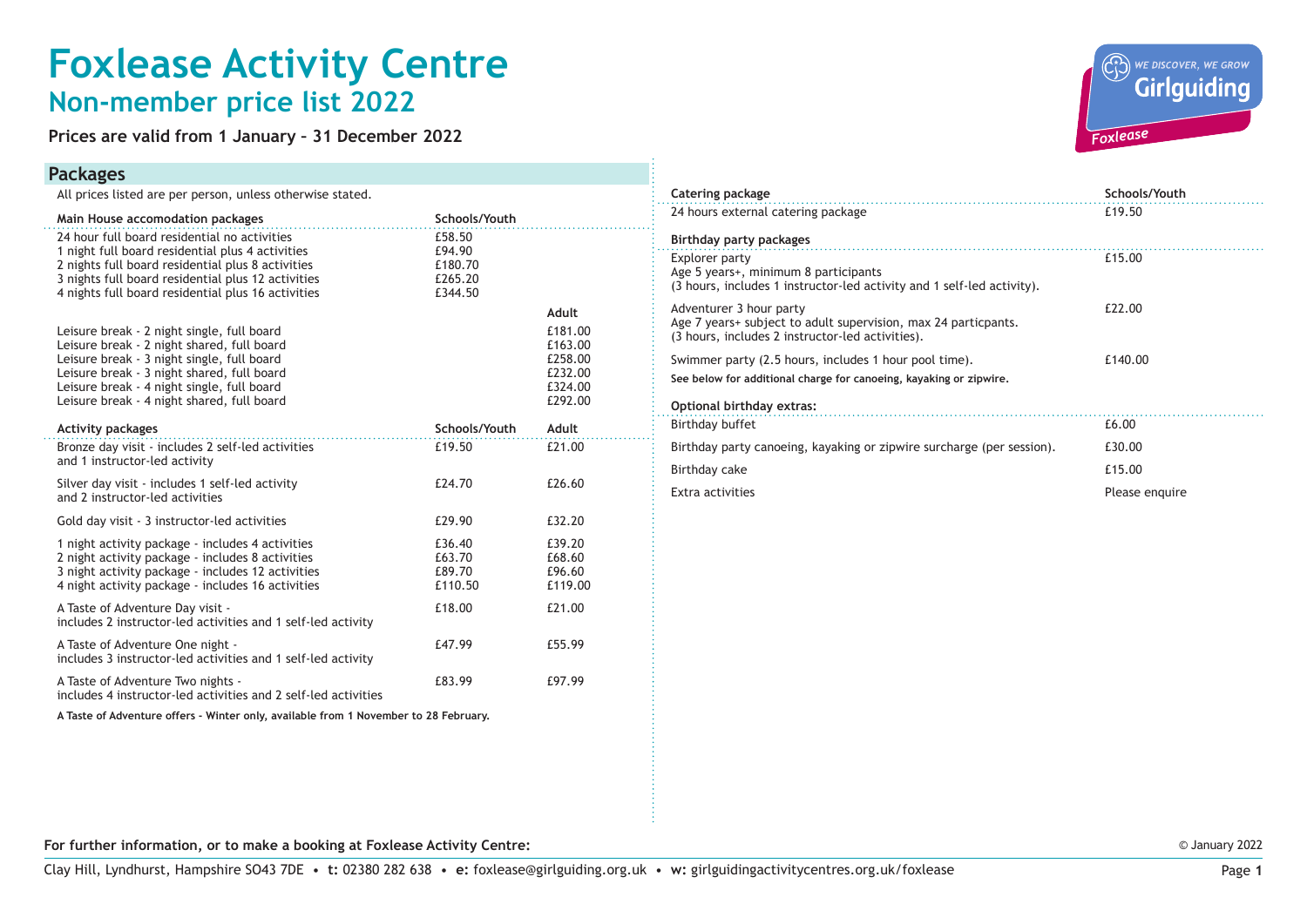### **Foxlease Activity Centre Non-member price list 2022**

WE DISCOVER, WE GROW **Girlguiding** *Foxlease*

| <b>Camping</b>                        |                                                                                                             |               |        |  |  |
|---------------------------------------|-------------------------------------------------------------------------------------------------------------|---------------|--------|--|--|
| All prices are per person, per night. |                                                                                                             |               |        |  |  |
| <b>Type</b>                           | <b>Details</b>                                                                                              | Schools/Youth | Adult  |  |  |
| Camping - unequipped                  | Campsite, use of toilet block and water access.                                                             | £6.50         | £7.00  |  |  |
| Camping - equipped                    | Includes the above plus a shelter, electricity<br>and access to cooking equipment including<br>alter fires. | £9.10         | £9.80  |  |  |
| Bell tent village                     | Includes all of the above.                                                                                  | £11.70        | £12.60 |  |  |
| Grounds surcharge                     | For grounds use only, with access to toilets.                                                               | £2.00         | £2.00  |  |  |

#### **Self-catering accommodation**

All prices are per building, per night.

| <b>Building</b>  | <b>Details</b>     | Schools/Youth | Adult           |
|------------------|--------------------|---------------|-----------------|
| PML down         | Beds x24           | £221.00       | £238.00 $\div$  |
| PML up           | Beds x13           | £169.00       | £182.00 $\cdot$ |
| <b>PML Whole</b> | Beds x37           | £312.00       | £336.00 $\div$  |
| The Barn         | Bunkhouse beds x28 | £247.00       | £266.00:        |
| Coach House      | Bunkhouse beds x22 | £221.00       | £238.00 :       |

#### **Main House accommodation**

Prices are per room, per night. Full board price is per person for three meals.

|                           | Room<br>only | With<br>continental<br>breakfast | With<br>cooked<br>breakfast | Full<br>board |
|---------------------------|--------------|----------------------------------|-----------------------------|---------------|
| Budget single room        | £30.00       | £35.00                           | £39.00                      | £84.50        |
| Standard single room      | £40.00       | £45.00                           | £49.00                      | £95.50        |
| Budget twin/double room   | £45.00       | £55.00                           | £59.00                      | £75.00        |
| Standard twin/double room | £59.00       | £69.00                           | £75.00                      | £86.00        |
| Budget triple room        | £65.00       | £75.00                           | £79.00                      | £75.00        |
| Standard triple room      | £75.00       | £79.00                           | £89.00                      | £86.00        |
| Budget family room        | £95.00       | £99.00                           | £120.00                     | £75.00        |

**All doubles in the main house are kingsize.**

| Prices are per person, unless otherwise stated.                                                                  |                                  |                            |
|------------------------------------------------------------------------------------------------------------------|----------------------------------|----------------------------|
| <b>Breakfast</b>                                                                                                 | All                              |                            |
| Continental<br>Cooked breakfast<br>Upgrade to cooked breakfast<br>Takeaway breakfast bap (sausage, bacon, vegan) | £4.95<br>£6.95<br>£3.95<br>£2.20 |                            |
| Meals                                                                                                            | Self-service                     | <b>Plated service</b>      |
| One course<br>Two courses (main and dessert)<br>Three courses (starter, main and dessert)                        | £7.95<br>£12.95<br>£17.95        | £10.95<br>£16.95<br>£22.95 |
| Hot/cold buffets and BBQs                                                                                        |                                  |                            |
| Two courses standard<br>Two courses standard-plus                                                                | £12.95<br>£17.95                 |                            |
| <b>Takeaway</b>                                                                                                  |                                  |                            |
| For on-site customers not staying in the Main House.                                                             |                                  |                            |
| One course (main) x4 people<br>Two courses (main and dessert) x4 people                                          | £19.95<br>£29.95                 |                            |
| Other                                                                                                            |                                  |                            |
| Serving supplement<br>Soup and sandwiches<br>Tea, coffee and biscuits<br>Tea, coffee and cake                    | £3.00<br>£6.50<br>£2.95<br>£4.95 |                            |
| Packed lunch                                                                                                     | £5.00                            |                            |

**Catering**

**For further information, or to make a booking at Foxlease Activity Centre:**